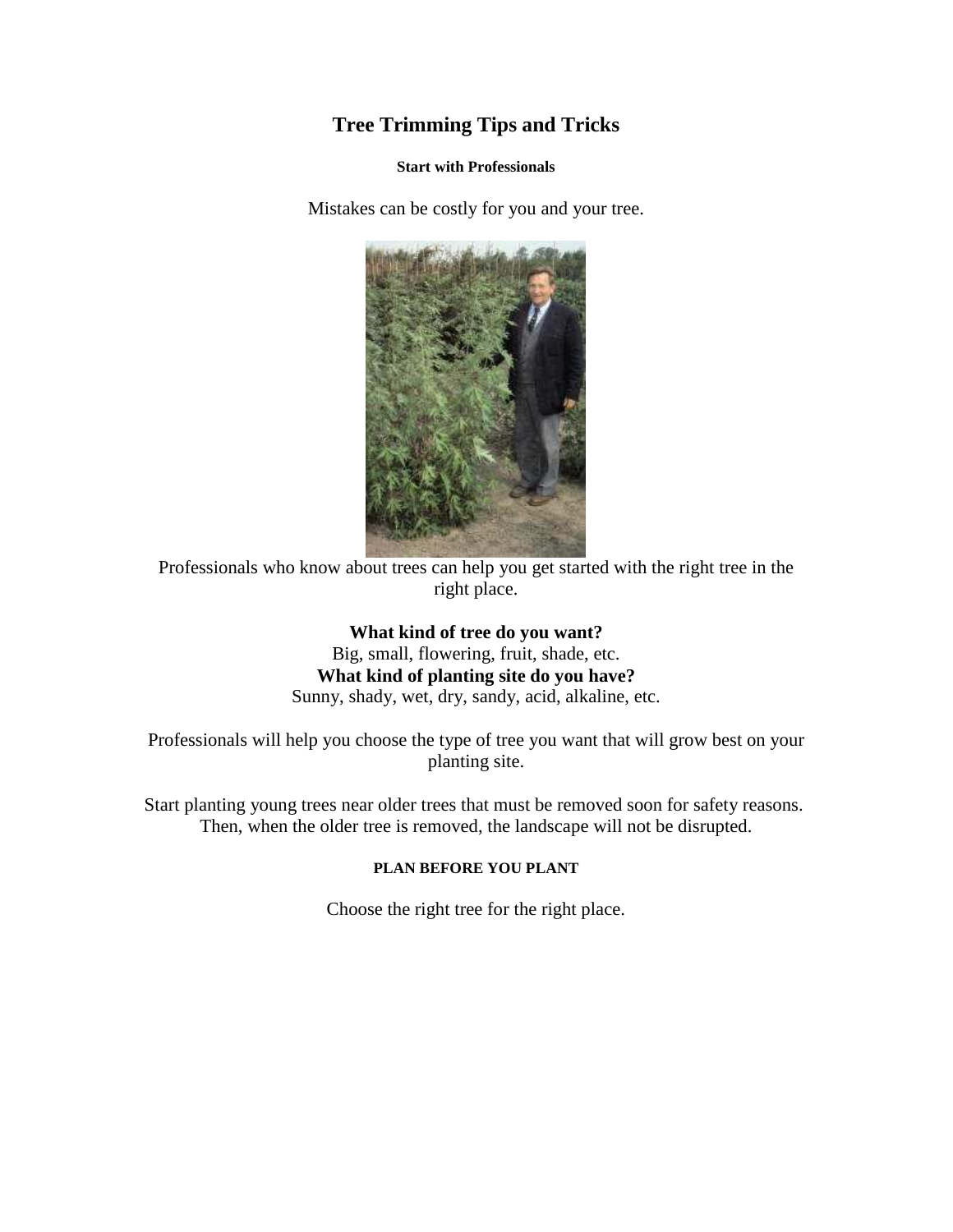

Do not buy trees that have : bark squeezed between two stems or between branch and trunk (above), wounds, wrapped trunks (that hide wounds), several branches growing from the same position on the trunk, trees with circling roots in containers.



**PROVIDE SPACE** 

Avoid Mutilation later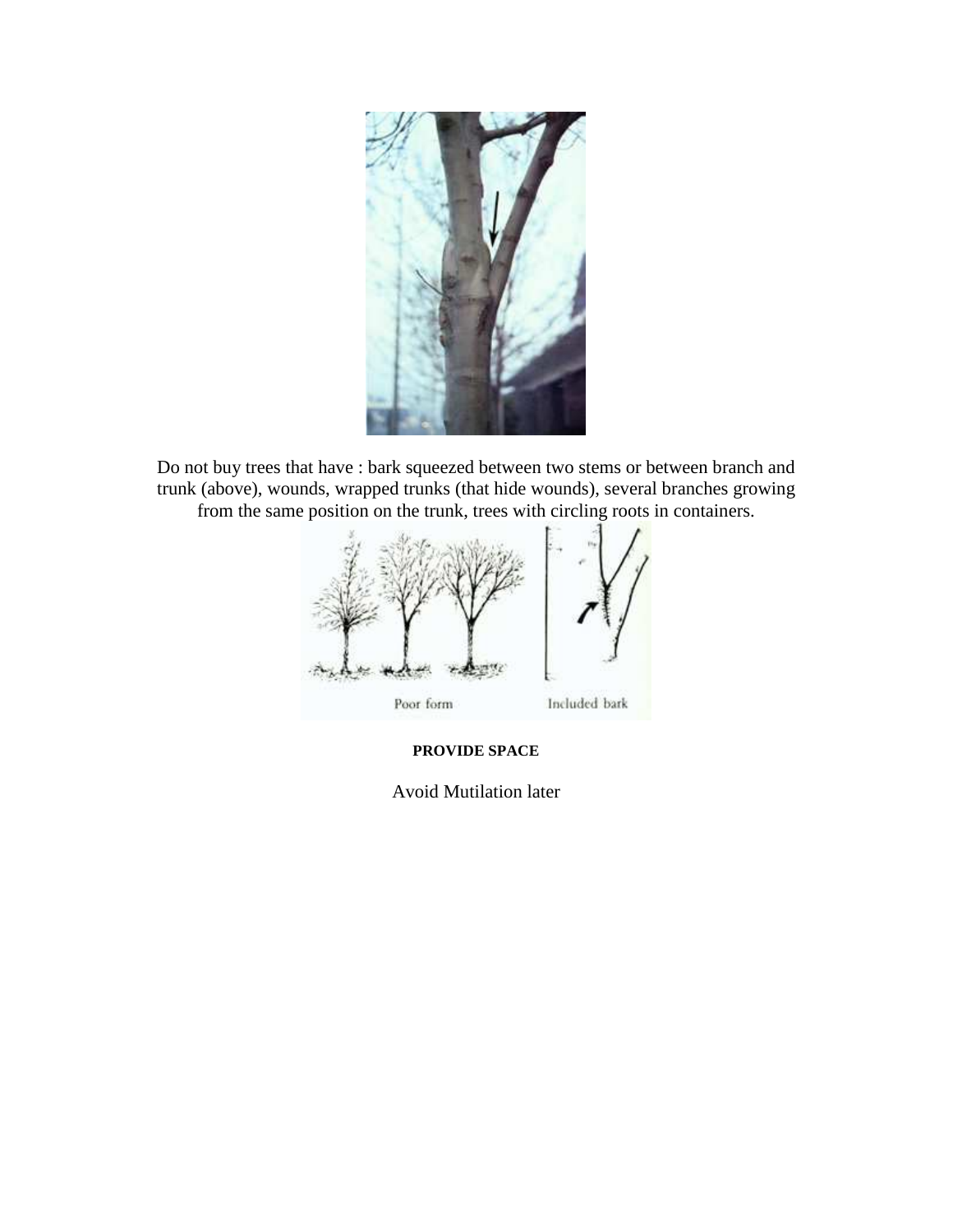

As large-maturing trees (above) grow in crowded spaces, tops are mutilated and roots are cut to make the tree fit the space. The person who planted the tree should be punished, not the tree.

## **Do not plant trees under power lines, or plant only compact-form varieties.**

Plant trees far enough away from buildings so that the mature crown will not touch the building. Give trees at least 8 feet (2.5 meters) between street and sidewalk.

## **Crowded trees crack sidewalks!**

### **PLANT PROPERLY**

Too deep, or too wet kills.

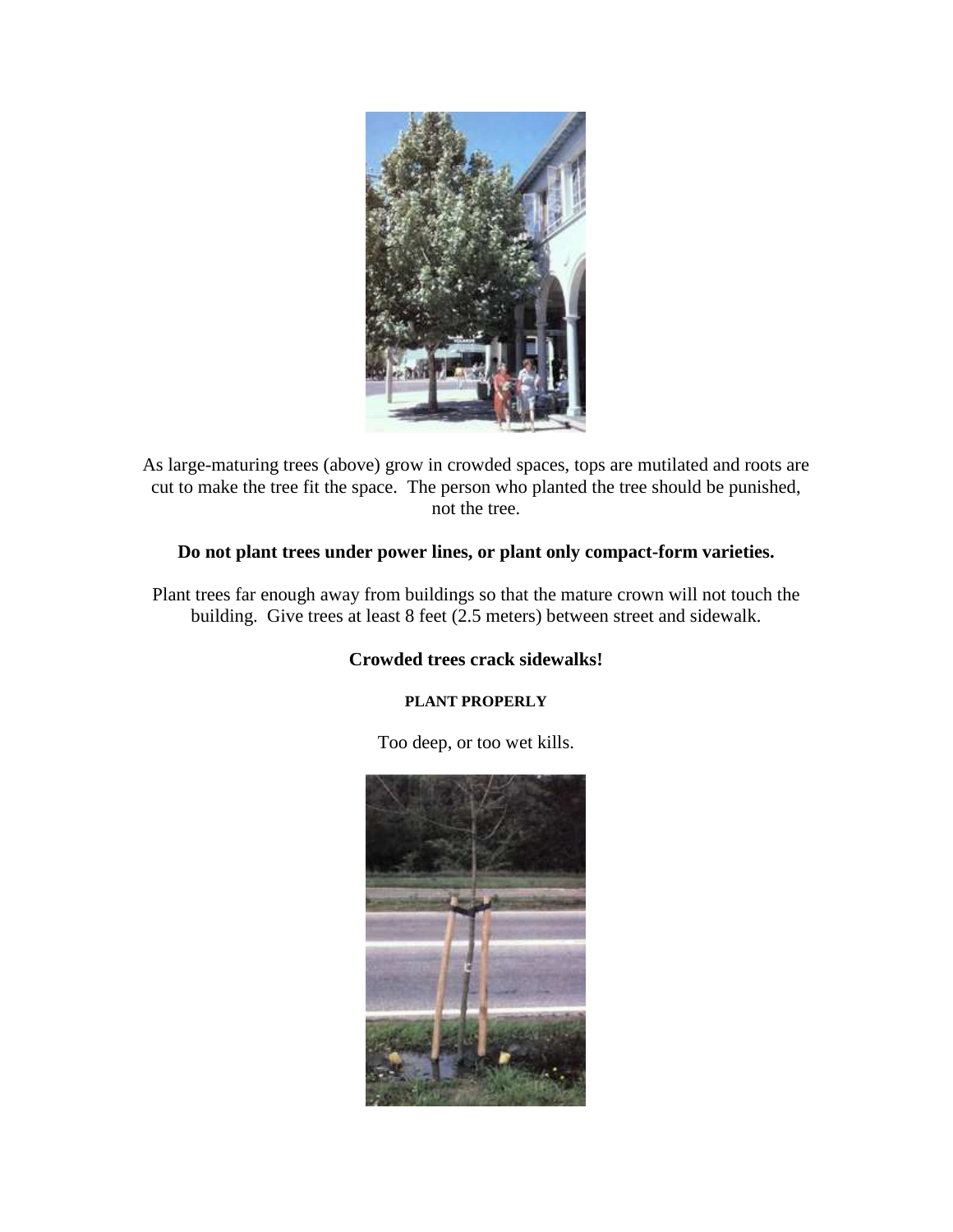When trees are planted too deep the roots may decline or they may grow upward and ruin lawns and crack sidewalks. It is better to plant where water must be added rather than drained. On wet or clay sites, plant on a mound.

- Plant at the depth the tree grew in the nursery.
- Prepare a large planting site, not just a small hole.
- Loosen the soil deep and far beyond the drip line.
- Do not add peat moss unless soil structure is poor.
- Cut wires if tree is in a wire basket and remove all non-biodegradable material.
- Remove only dead and injured branches and roots.
- Mulch with a thin layer of composted material
- Do not fertilize until the next growing season.
- Keep annuals and grass away from the new tree.
- Tree wrap is cosmetic only.

### **PRUNE CORRECTLY**

Too close or too long is always wrong.



*Photo courtesy of Dr. James Feucht*

Pruning cuts that leave large stubs or remove the swollen collar at the branch base start over 12 serious tree problems, such as cankers (above). When correct cuts are made, a ring or "doughnut" of living tissue will grow completely about the margin of the cut after one growing season.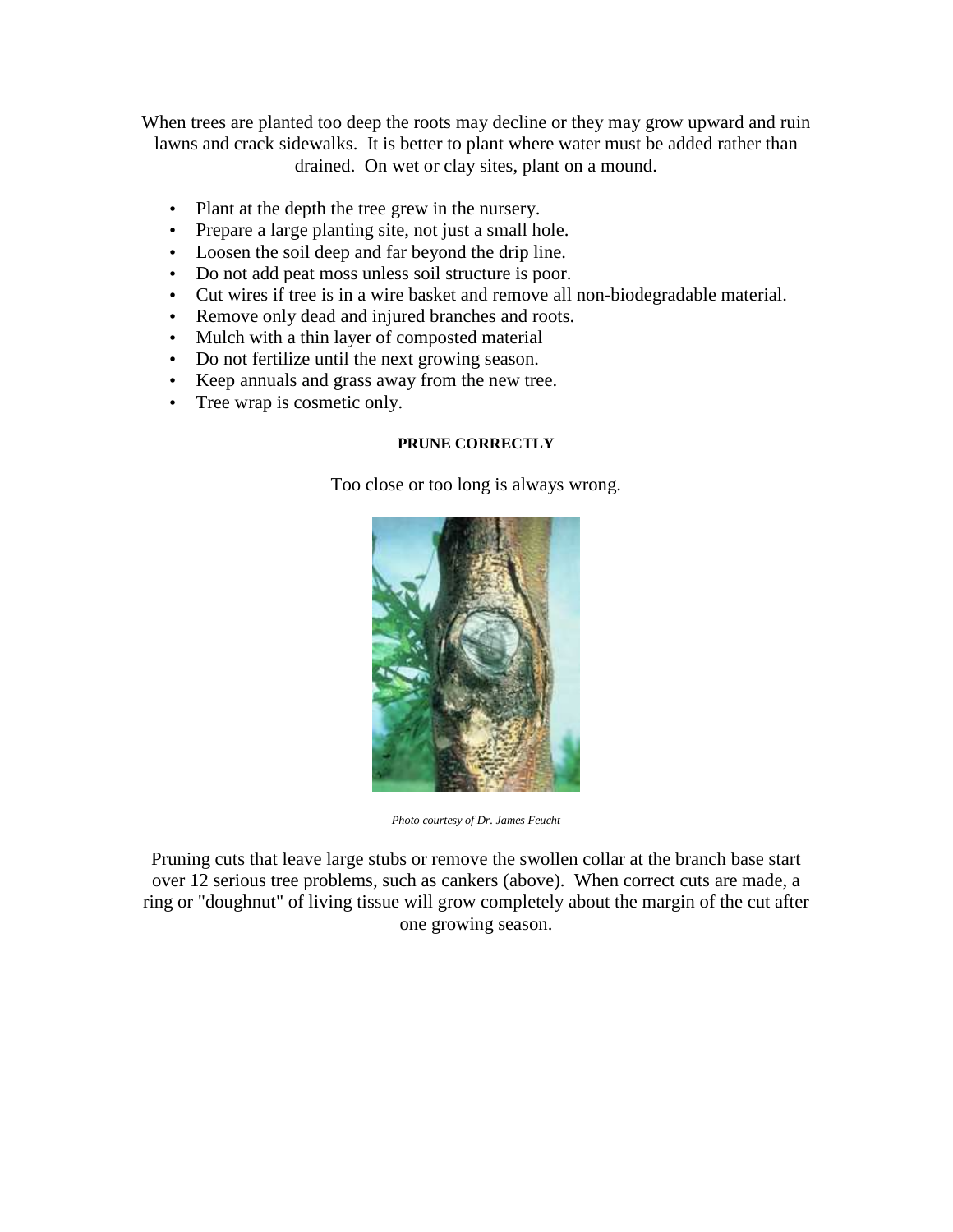

#### **PREVENT WOUNDS**

Wounds made by wire in hose, lawnmowers, and string trimmers can kill trees.



If bracing is needed, use broad, belt-like strapping that will not cut into the bark (see photo, plant properly). The tree should be able to sway slightly. Remove bracing after the tree is firm in the soil, one or two years at the most.

## **DO NOT USE WIRE IN A HOSE**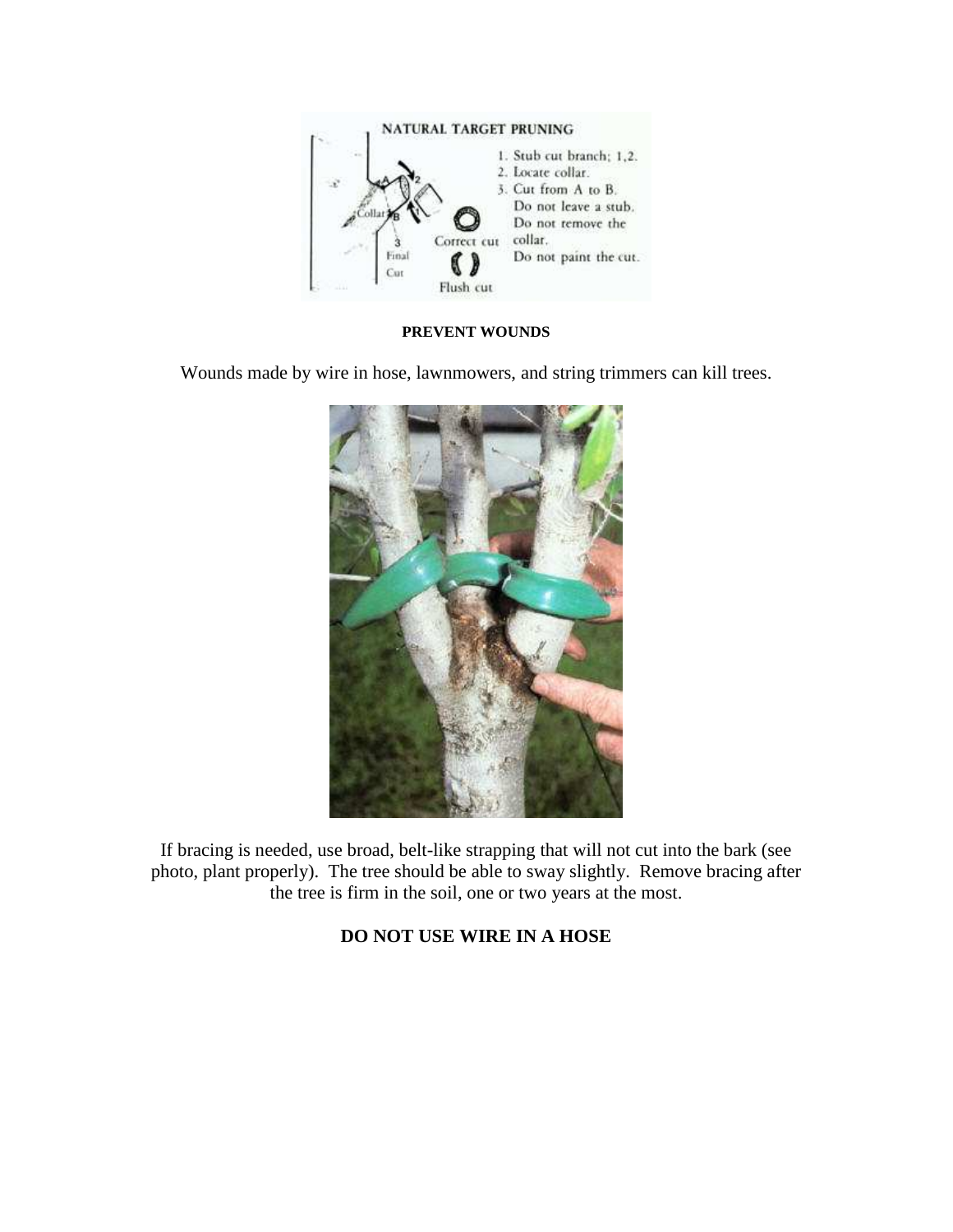

#### **PROTECTION MEANS BOUNDARIES**

Boundaries form after wounding and death of branches. Boundaries resist the spread of fungi. Boundaries also defend the liquid transport, storage and support systems of the tree.



When pruning living or dead branches, do not remove the collar at the branch base because that is where the branch protection boundary forms.

### **Dead branch removal is a health treatment.**

Dead wood is food for the rot fungi. Fungi may grow through the protection boundary when food - dead branches- is plentiful.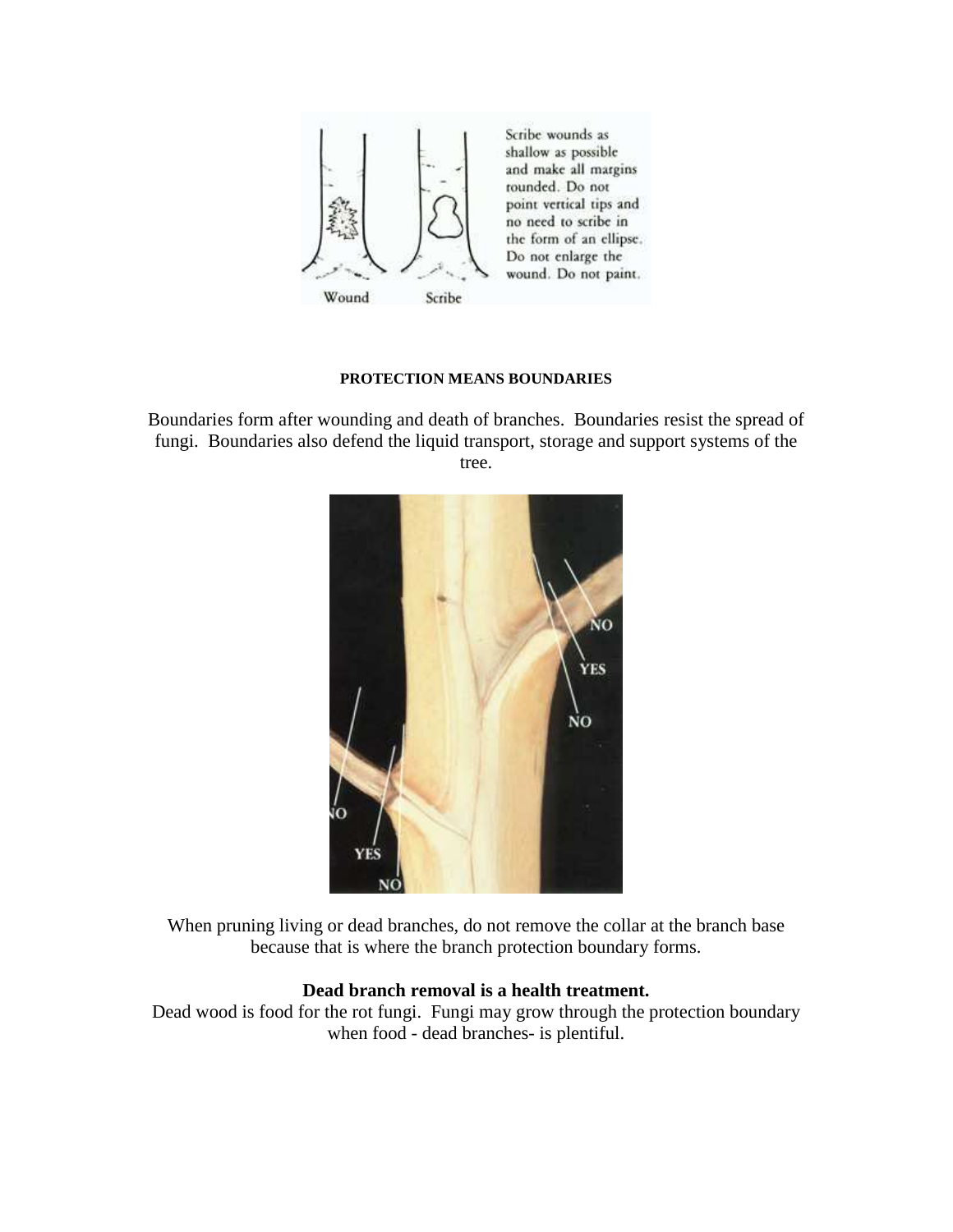### **Do not break boundaries.**

Do not clean cavities deep into sound wood. Do not insert pipes to drain water from cavities.

### **Prevent soil compaction.**

In parks and recreation areas, consider planting trees in clusters. People will not walk over the roots and this will reduce soil compaction problems.

### **PLEASE DON'T TOP TREES!**

Topping leads to trunk and root rot. Topping destroys tree dignity.



When leaders on young trees or whips are cut for early training, make cuts only at nodeswhere buds or branches meet the stem. Never make cuts between nodes, Never leave stubs.

## **MYTH AND MISTAKE!**

It is wrong to remove healthy living branches at planting time. It is wrong to attempt to balance the top of the tree with the roots. Wait at least one year after planting before pruning. Remove dead and dying branches anytime.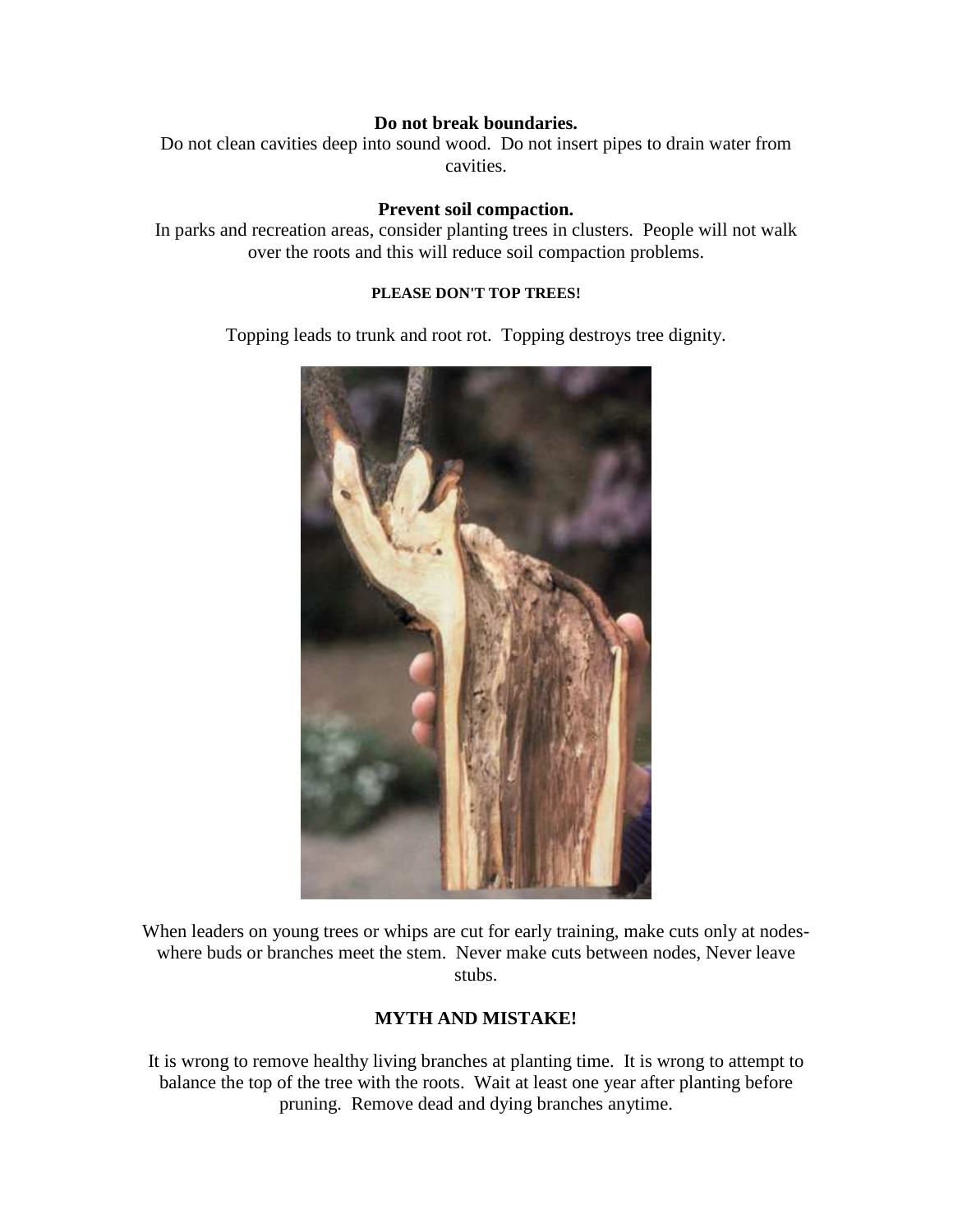### **VANDALISM**

Where there may be a problem with vandalism, plant larger trees with lowest branches at least 10 feet (3 meters) above the ground.

\*The source of the above information comes from the publication "Caring for Young Trees From Nurseries to Landscapes" by Dr. Alex L. Shigo.

### **START BY PURCHASING A QUALITY TREE**

**Nursery Stock Selection,** for single trunk trees.



Choose quality trees with good branch structure, good root ball size relative to tree canopy, and a uniform canopy. Avoid trees with circling roots, signs of stress, and insect damage.

When selecting a tree, consider that smaller trees take less time to establish and will reduce the time you may need to irrigate your tree. The branches should be evenly distributed along the upper two thirds of the trunk. The tree should stand freely without stakes. Ask for assistance to ensure that you purchase the best available tree.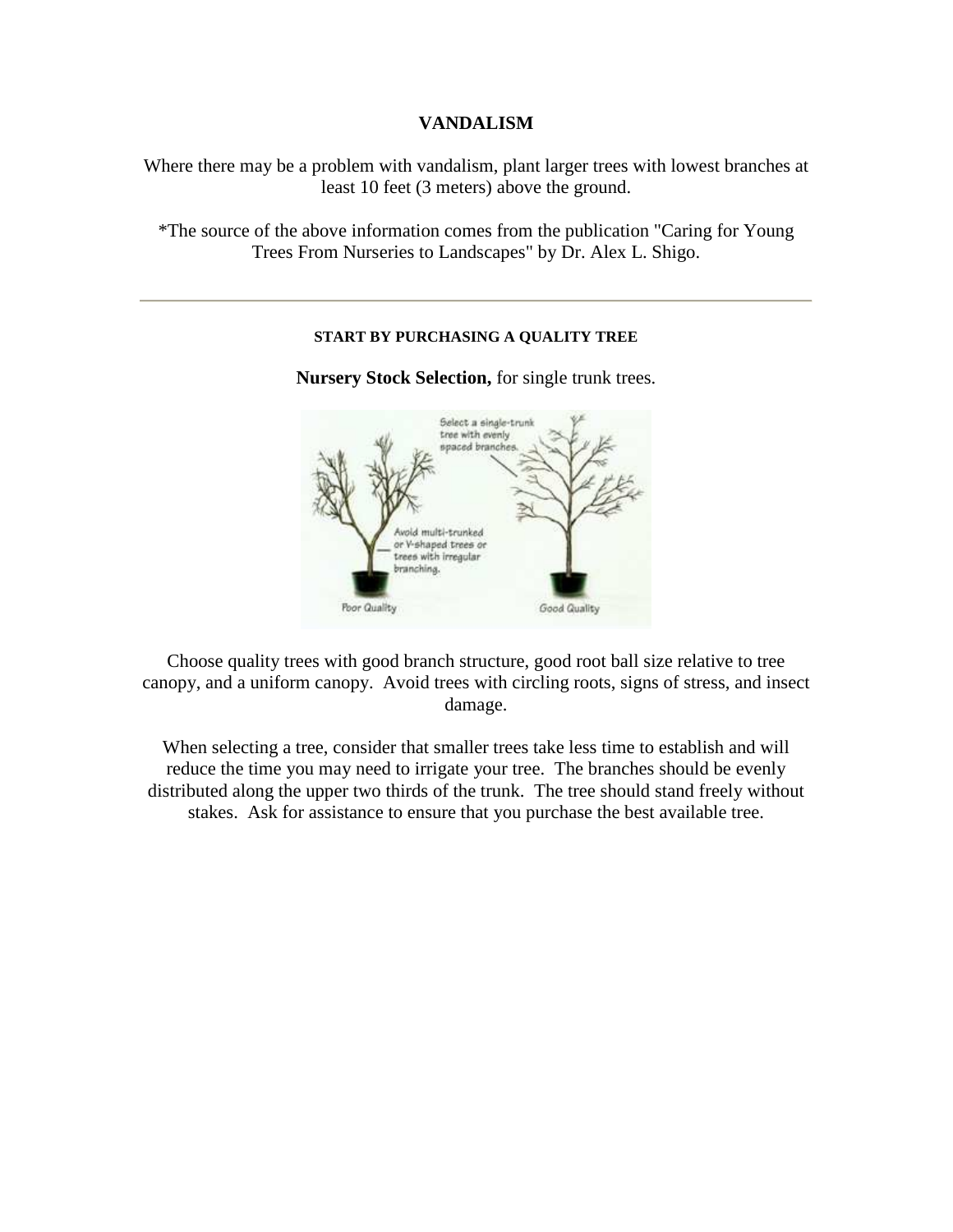

Pruning is not recommended until after your tree has overcome transplant stress and has a self-supporting root system. Before pruning any trees or hiring someone to prune your trees, consult with and International Society of Arboriculture certified arborist.

\*The above information comes from a publication of the Florida Urban Forestry Council

#### **5 TIPS FOR HEALTHY TREES**

### **SELECT HEALTHY TREES**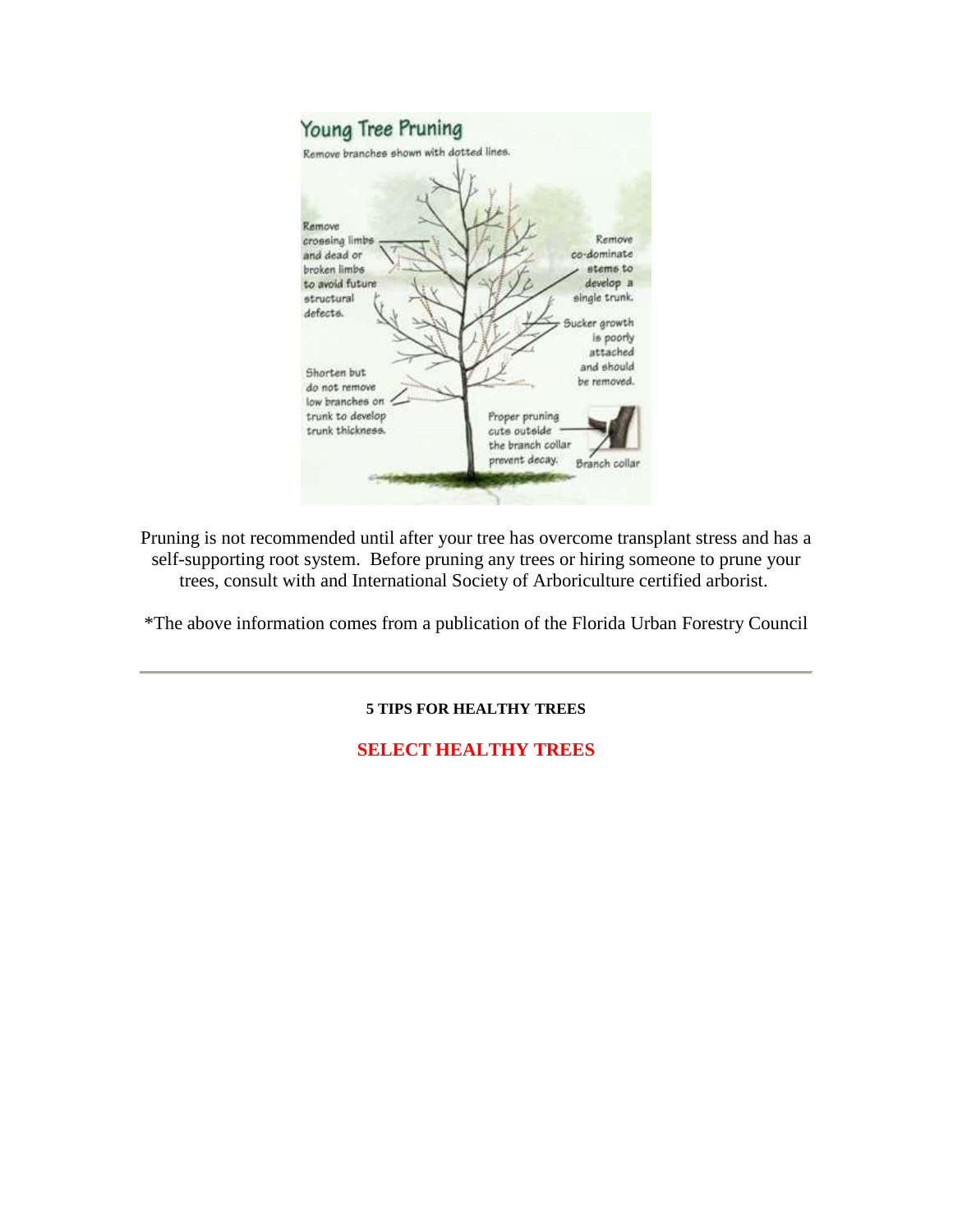

- Money is wasted when you buy or plant trees that have roots crowded or crushed in bags or containers.
- Check roots before you buy or plant.
- If only a few roots are crushed, remove them with a sharp cut.
- For more information on proper tree selection please visit the University of Florida website by clicking here.

# **DO NOT PLANT TOO DEEP**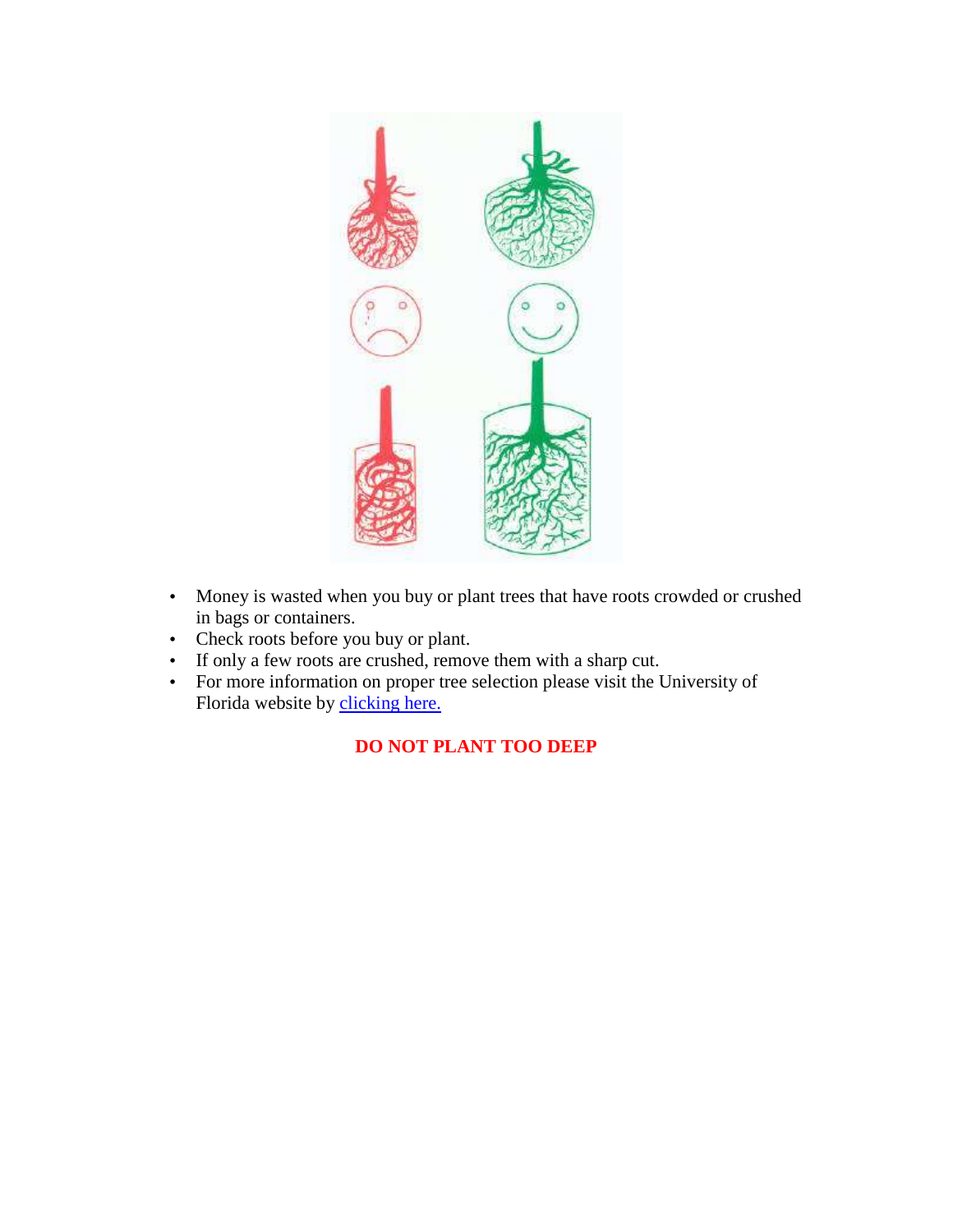

- Money is wasted when trees are planted too deep.
- Do not bury roots in small deep holes.
- Do not wrap trees.
- Do not amend the soil, unless the soil is very poor.
- Do not brace so tightly that the tree cannot sway.
- Do not brace with wire in a hose.
- Do not fertilize at planting time.
- Do not plant grass or flowers near the tree.
- Do not remove branches to balance crown with roots.

## **PLANT PROPERLY**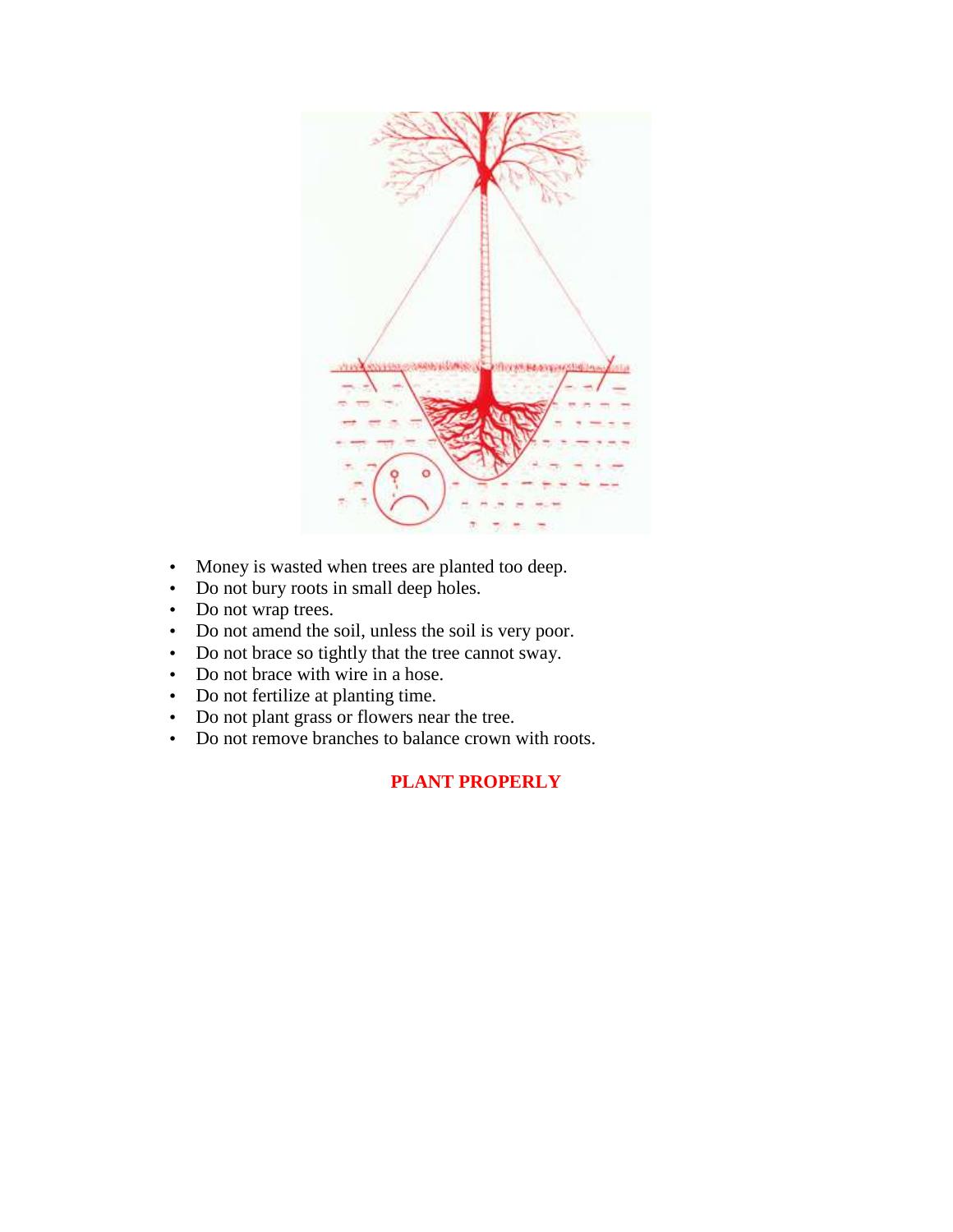

- Plant at the depth where roots spread from the trunk.
- Prepare a planting site, not just a hole in the ground.
- Loosen the soil far beyond the dripline of the tree.
- Brace the tree only if it will not remain upright in a moderate wind.
- Brace with broad, belt-like materials that won't injure the bark.
- Mulch away from the trunk with composted material.
- Keep soil moist, not water-logged to the depth of the roots.
- Remove dead and dying branches.
- Wait until the second growing season to begin training cuts for shaping and to begin fertilizing.
- For more information on proper transplanting techniques please visit the University of Florida website by clicking here.

## **DO NOT REMOVE BRANCH COLLARS OR LEAVE STUBS**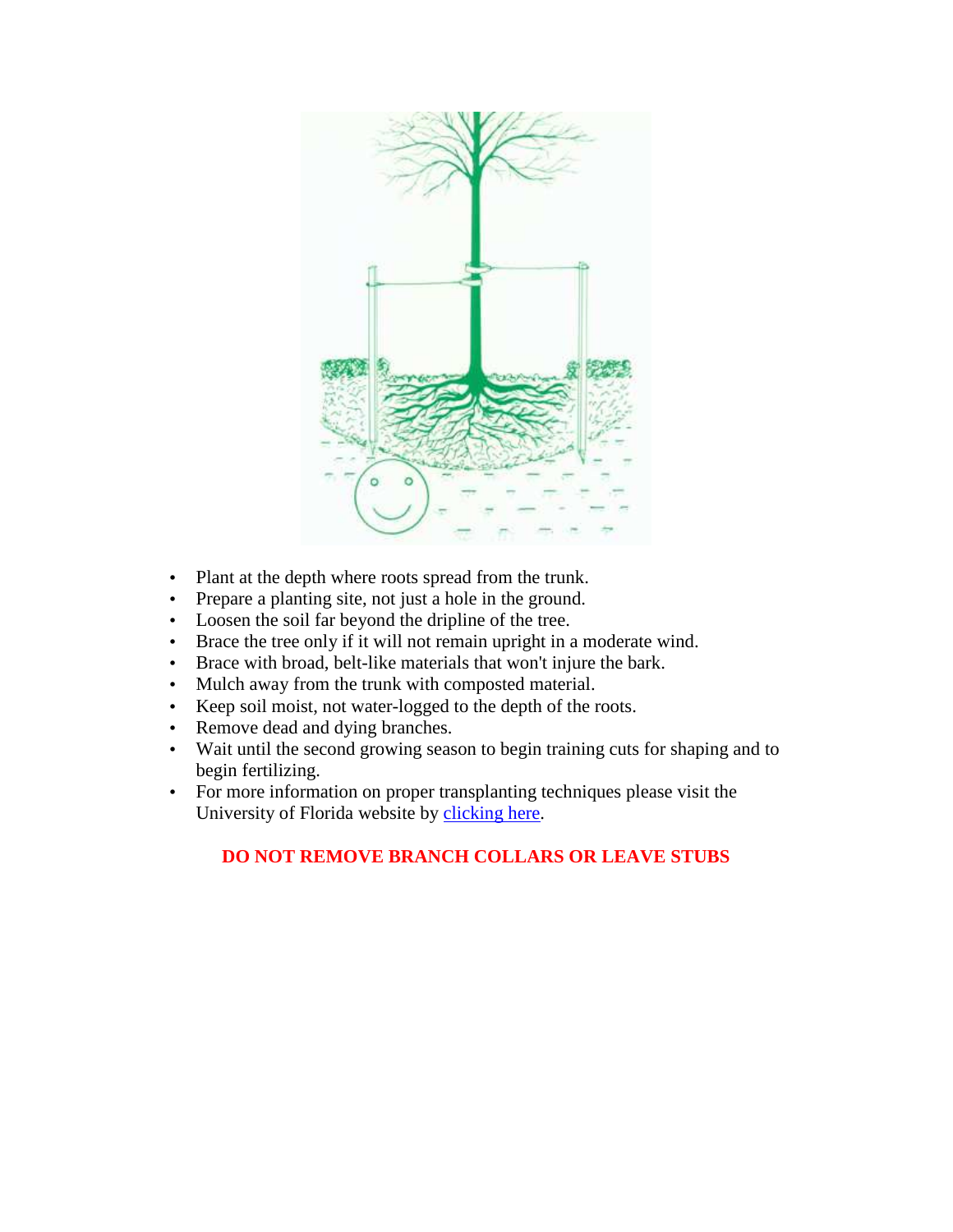

- Money is wasted when branches are pruned incorrectly.
- Painting will not help. Wound dressings do not stop rot.
- Incorrect pruning starts a long list of costly problems: cankers, sun scald, frost cracks, insect borers.

## **CAUTION!**

Homeowners and others who are not qualified tree care professionals should NEVER prune trees near power lines, NEVER use a chainsaw for pruning, and NEVER get on a ladder to prune. Even if you think you can do the job yourself, it is better, wiser, and safer to discuss your trees with a tree care professional first. Be sure your professional has insurance. Do not take chances!

## **PRUNE BRANCHES CORRECTLY**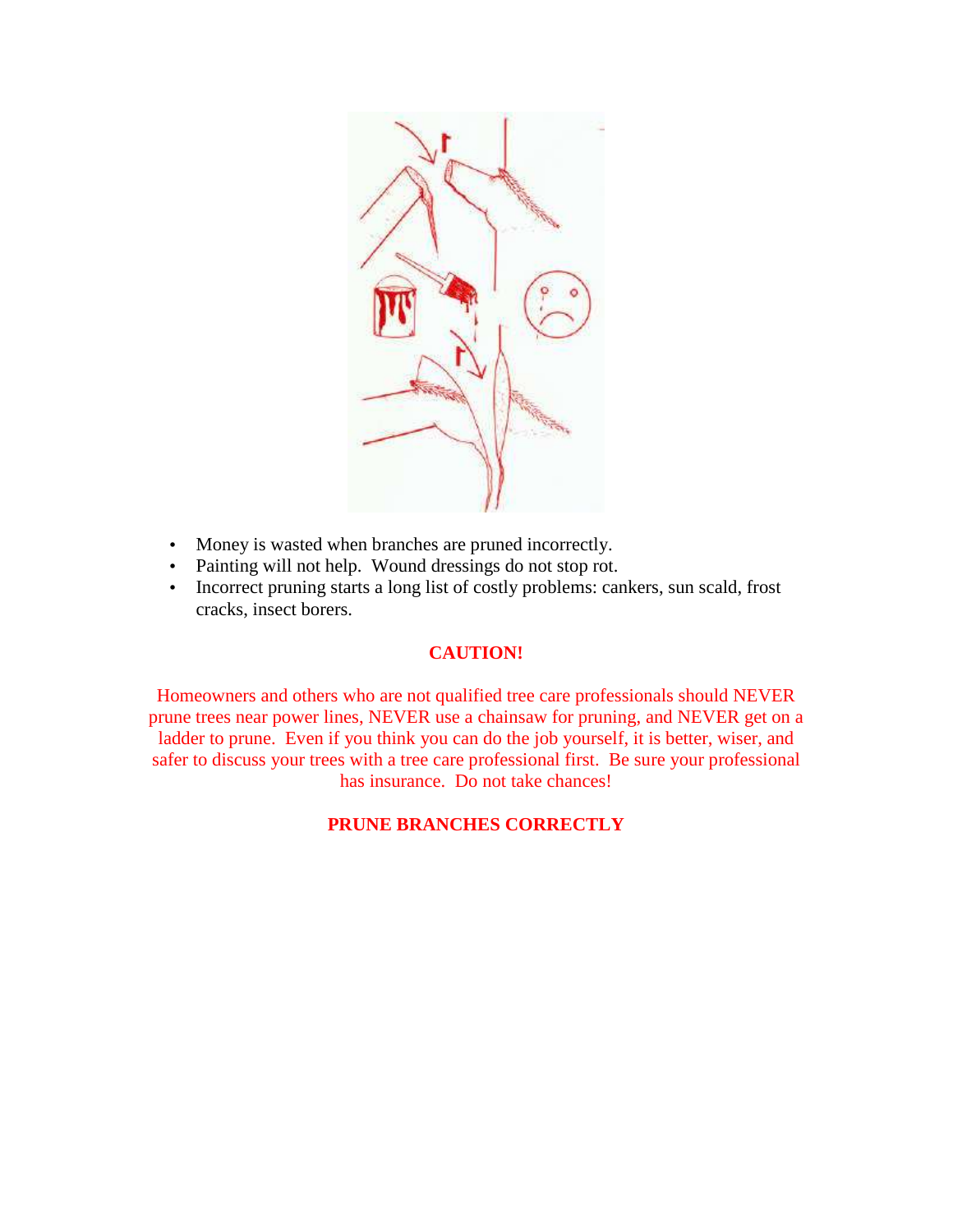

- First, make cuts as shown by arrows  $1 \& 2$ .
- Make final cut at 3 as close as possible to the outside of the branch collar (A).
- A "doughnut" or circle of callus will form around correct cuts (B).
- For more information on proper pruning techniques please visit the University of Florida's website by clicking here

### **STOP TOPPING TREES, TOPPING WASTES MONEY!**



• Money is wasted when trees are topped and mutilated because the treatment usually must be repeated several times and in the end the trees become very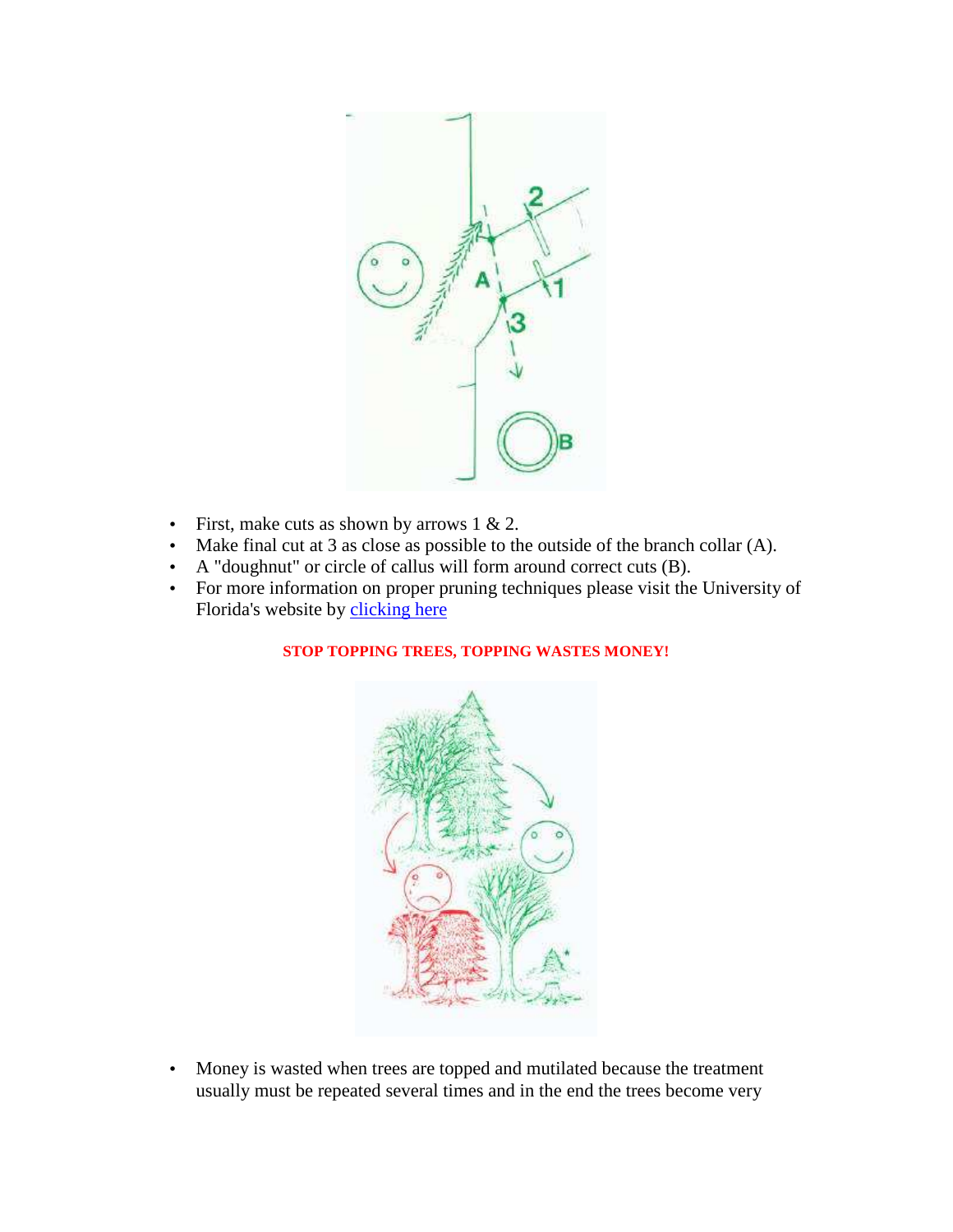dangerous. Then more money is needed for treatments that reduce the high hazard risk.

- Trees that are topped and mutilated are usually those that have been planted in the wrong place: near power lines and buildings.
- If a tree must be topped, then it is time for a new tree.
- Do remove dead, dying and hazardous branches from mature trees.

### **MONEY AND TREES**

Trees provide many benefits for people and many other living things. The major benefit is that they trap more of the sun's energy than any other group of living things on this earth.

In a sense, trees bring in a great amount of "biological money" to our earth.

When your money is spent on treatments that hurt rather than help the tree, your money and the tree's biological money are both wasted.

Saving money for everybody is easy. All we need to do is learn a little about trees. Then we should base our treatments on this information.

Start saving money by making the 5 simple adjustments. Then give your attention to these other problems that waste biological money and your money.

- 1. Soil compaction by walkways, car parking, play areas.
- 2. Construction injury, no protection and no prior plans with the developer.
- 3. Holes, holes and more holes for repeated injections and implants.
- 4. Wounds inflicted by lawnmowers and string trimmers.
- 5. Over watering, especially in dry climate areas of the world.
- 6. Road, roads and more roads in forests and parks.
- 7. Roots cut for sidewalks and for lawns.
- 8. Soil rototilled near trees so flowers can be planted.
- 9. Digging deeply into cavities and filling with abrasive materials.
- 10. Over use and incorrect use of herbicides.
- 11. Changing grade and excessive fill over roots.
- 12. Excessive use of salts for removal of ice.
- 13. Neglect.

#### **REMEMBER WILDLIFE**

Trees support more communities of wildlife than any other living thing. When trees are destroyed, wildlife habitats are destroyed. Proper tree care benefits wildlife too. Big, old, healthy trees are best for wildlife.